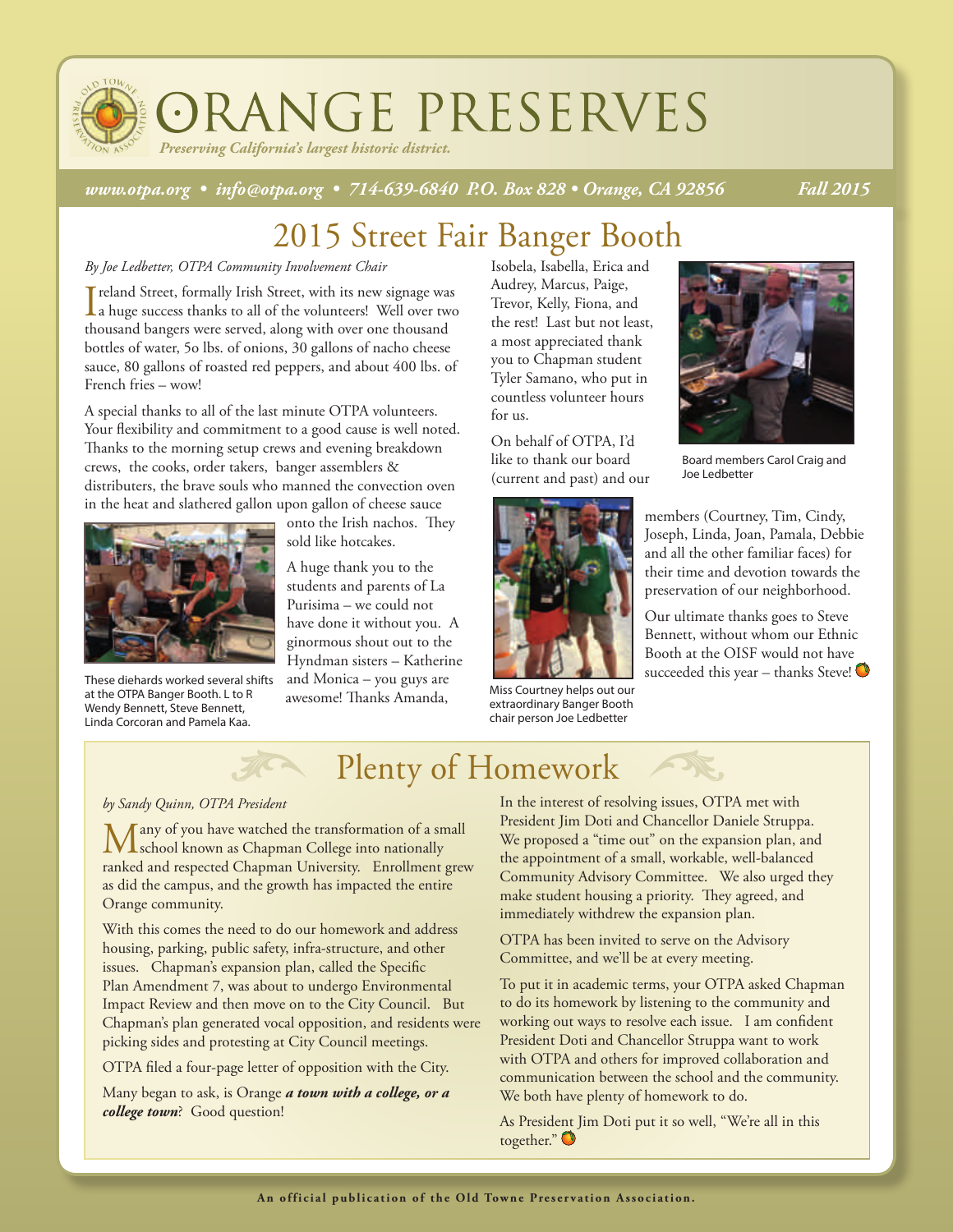# UPDATE: WHAT'S GOING ON IN OLD TOWNE

#### *by Jeff Frankel, OTPA Preservation Chair*

Your OTPA is involved in several matters of concern to our members and, indeed, all residents of Old Towne. Here's an update on several current projects:

#### **CHAPMAN UNIVERSITY SPECIFIC PLAN AMENDMENT:**

University President Jim Doti and Chancellor Daniele Struppa met with OTPA President Sandy Quinn, OTPA VP Tony Trabucco, OTPA's Chapman Liaison Bob Hitchcock, and me to discuss the growing concern over the plan's community impact. It was an excellent meeting. We asked and they agreed to withdraw Chapman's expansion plan and to create a community advisory committee to provide the school with direct input. That is underway and we are encouraged that university leadership is listening to our concerns.

#### **URTH CAFFE:**

We continue to consult with the architects on restoring this historic two-story building that housed law offices in the southwest corner of the Plaza, next to Starbucks. They're planning to bring back the original exterior, first built as a one story in the late 1800s, and to offer patio seating in the alley between Starbucks and the Urth Caffe.

#### **JASON'S BY THE CIRCLE:**

This new restaurant replacing Ways and Means at Shaffer and Chapman has officially opened and serves lunch and dinner. We're pleased to have consulted with Chef Jason as he worked to properly replace the former occupant, Ways and Means.

#### **KILLIFER SCHOOL:**

I appeared before the City's Design Review Committee to voice OTPA opposition to the developer's plans to add new buildings next to this

80-year-old elementary school to create a 285-bed student housing project. Although the developer would rehab the historic building, the infill buildout would completely obscure the historic school structure. Through OPTA efforts, the building was saved from demolition last year and is now listed as a State and National Historic Site. We are not opposed to the property being used for student housing but feel the design should be such that the historic values of Killifer school can be maintained and appreciated. This can be accomplished with fewer units and less height.

#### **WATSON'S DRUGS AND SODA FOUNDATION:**

We miss seeing neighbors at this landmark eatery, but new owner Billy Skeffington, who also owns Rockwell's in Villa Park, has consulted us on his plans to restore the exterior and completely redo the interior. Opening is planned for late October. Check out the window signage with views of the building since the late 1880s. Scott Parker's not going away. He's at Walgreen's at Tustin and Chapman and will return to Watson's after reopening for appearances.

Not a member? Go to **OTPA.org** and join now. Stay up to date on Old Towne Orange news by signing up for our One-Minute Updates

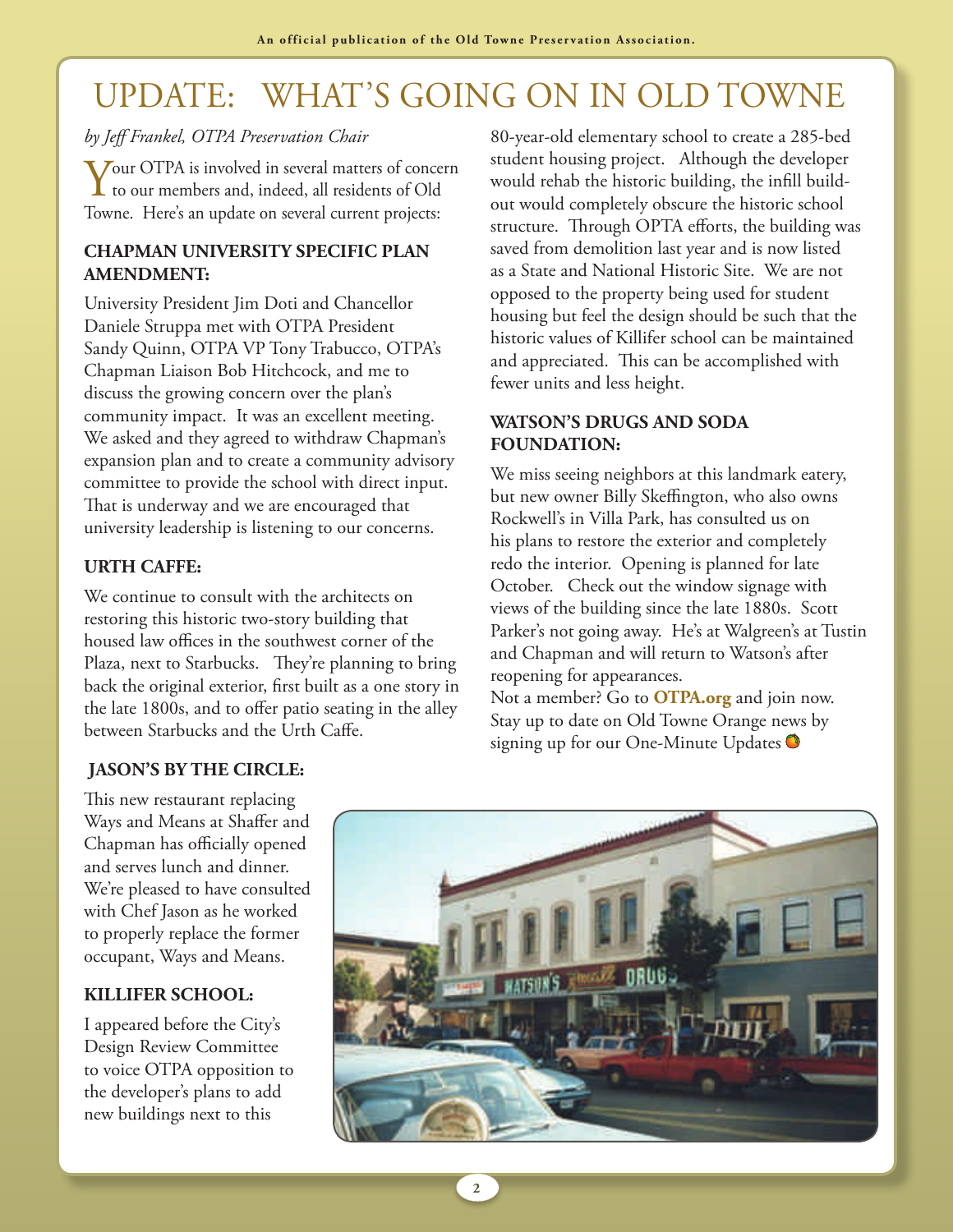# OTPA's Holiday Decorating Contest Returns

#### *Sunday, Dec. 13, 2015*

Have you started your Christmas shopping yet? Ok, but how about your holiday light decoration planning? Get going because OTPA plans to award the best and brightest again this year. Carolers from Orange High School will again spread cheer up and down the winning block! The judging panel will be roving your streets,



looking for exceptional holiday light decorations, on the evening of Sunday, December 13th.

### **The categories are:**

Most Original • Most Old Fashioned • Most Beautiful Best Use of Lights • Honorable Mention • Best Block

# 2015 Historic Home Tour

*Saturday & Sunday, November 7th & 8th • 10am to 4pm*

TPA proudly presents our biennial historic home tour in Old Towne Orange. Visitors are invited to get a taste of Orange's past and see what makes this quaint historic district such a great place to live, as well as a favorite tourist destination. This year, the gracious owners of six beautiful homes will open their doors to friends, both new and familiar.

The self-guided walking tour, from 10:00 a.m. to 4:00 p.m., will begin at the Orange Library, located at 407 E. Chapman Avenue (between Shaffer and Grand) in Orange. Parking is available at the library parking lot, side streets, and city lots. A trolley, provided by Al Ricci Realty, is also available to all visitors.

Tickets are \$20 and may be purchased online at www.otpa.org or by mail. To purchase by mail, send your check, made payable to OTPA, to: P. O. Box 828, Orange CA 92856.



**Volunteers Needed**

If you'd like to act as a home tour docent and receive a complimentary home tour ticket for your time, please contact us at **info@otpa.org** 

**3**